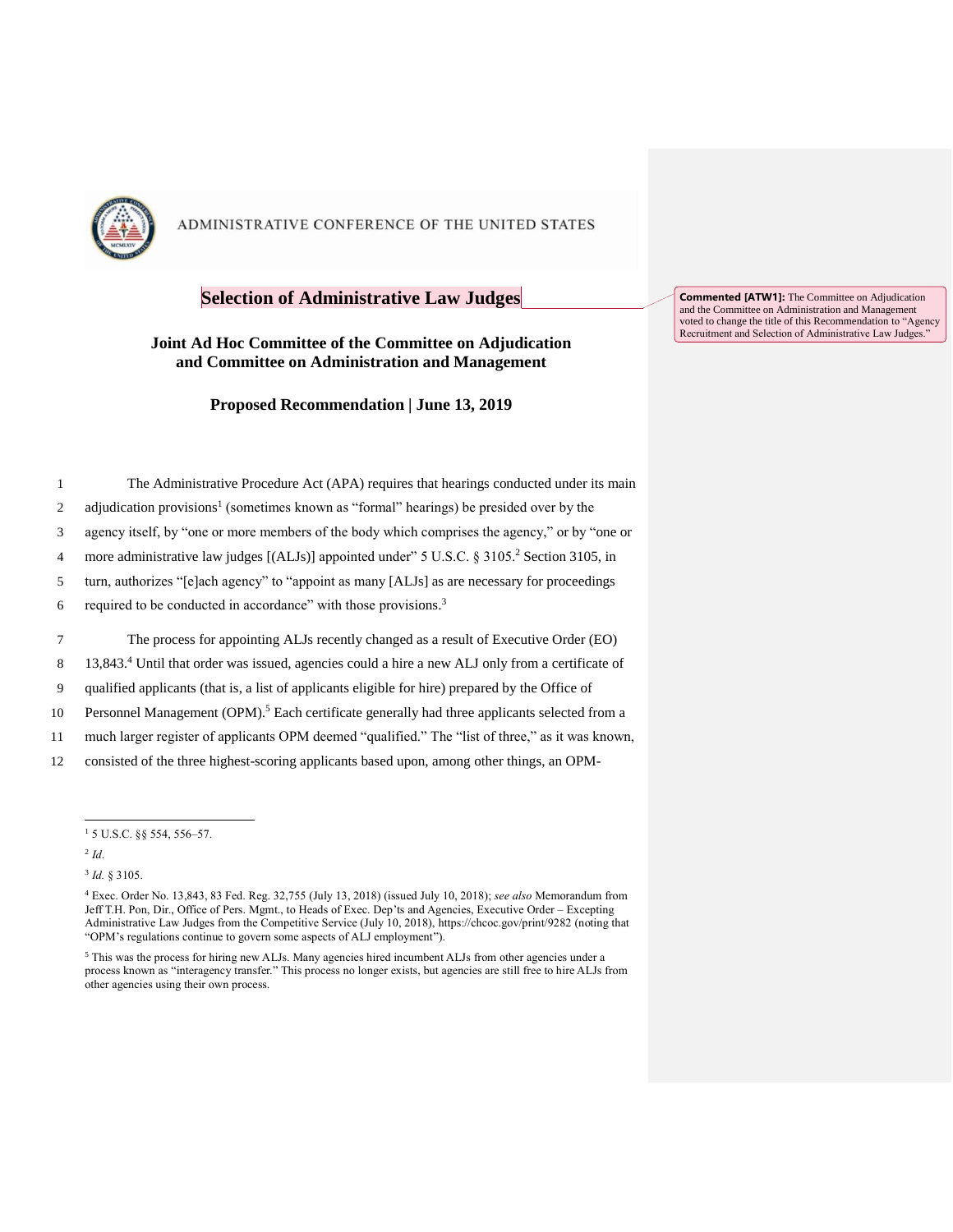

- 13 administered and -developed examination and panel interview process, as well as veterans' status.<sup>6</sup> 14
- 15 Under EO 13,843, newly appointed ALJs are no longer in the "competitive service," but 16 instead are in what is known as the "excepted service."<sup>7</sup> As a result, agencies now hire new ALJs 17 directly—that is, without OPM's involvement—generally using whatever selection criteria and 18 procedures they deem appropriate. EO 13,843 was premised on two primary bases. The first was 19 the need to "mitigate" the concern that, after the Supreme Court's 2018 decision in *Lucia v.*  20 Securities and Exchange Commission,<sup>8</sup> the OPM-administered process might unduly 21 circumscribe an agency head's discretionary hiring authority under the Constitution's 22 Appointments Clause.<sup>9</sup> Lucia held that the Securities and Exchange Commission's (SEC) ALJs 23 were officers under the Appointments Clause, with the result being that—assuming that the 24 SEC's ALJs are inferior rather than principal officers<sup>10</sup>—they must be appointed directly by the 25 Commission itself as the head of a department rather than, as was being done, by SEC staff.<sup>11</sup> 26 The second basis was the need to give "agencies greater ability and discretion to assess critical
- 27 qualities in ALJ candidates . . . and [such candidates'] ability to meet the particular needs of the 28 agency."<sup>12</sup>

29 EO 13,843 requires only that ALJs be licensed attorneys. In addition, it identifies

30 desirable qualities for ALJs, such as appropriate temperament, legal acumen, impartiality, and

<sup>8</sup> 138 S. Ct. 2044 (2018).

 $\overline{a}$ 

<sup>6</sup> *See* Admin. Conf. of the U.S., Recommendation 1992-7, *The Federal Administrative Judiciary* 5, 57 Fed. Reg. 61,759, 61761 (Dec. 29, 1992). Qualified veterans received extra points that "had an extremely large impact, given the small range in unadjusted scores." *Id.* As the Administrative Conference noted in 1992, "application of the veterans' preference has almost always been determinative in the ALJ selection system." *Id.* 

<sup>&</sup>lt;sup>7</sup> "[T]he 'excepted service' consists of those civil service positions which are not in the competitive service or the Senior Executive Service." 5 U.S.C. § 2103.

<sup>9</sup> *See* Exec. Order No. 13,843, § 1, 83 Fed. Reg. at 32,755.

<sup>&</sup>lt;sup>10</sup> The *Lucia* majority expressly refrained from deciding whether the SEC's ALJs are principal or inferior officers, but did note that "[b]oth the Government and Lucia view the SEC's ALJs as inferior officers and acknowledge that the Commission, as a head of department, can constitutionally appoint them." *Lucia*, 138 S. Ct. at 2051 n.3.

<sup>&</sup>lt;sup>11</sup> See id. This Recommendation takes no position on constitutional questions.

<sup>12</sup> Exec. Order No. 13,843, § 1, 83 Fed. Reg. at 32,755.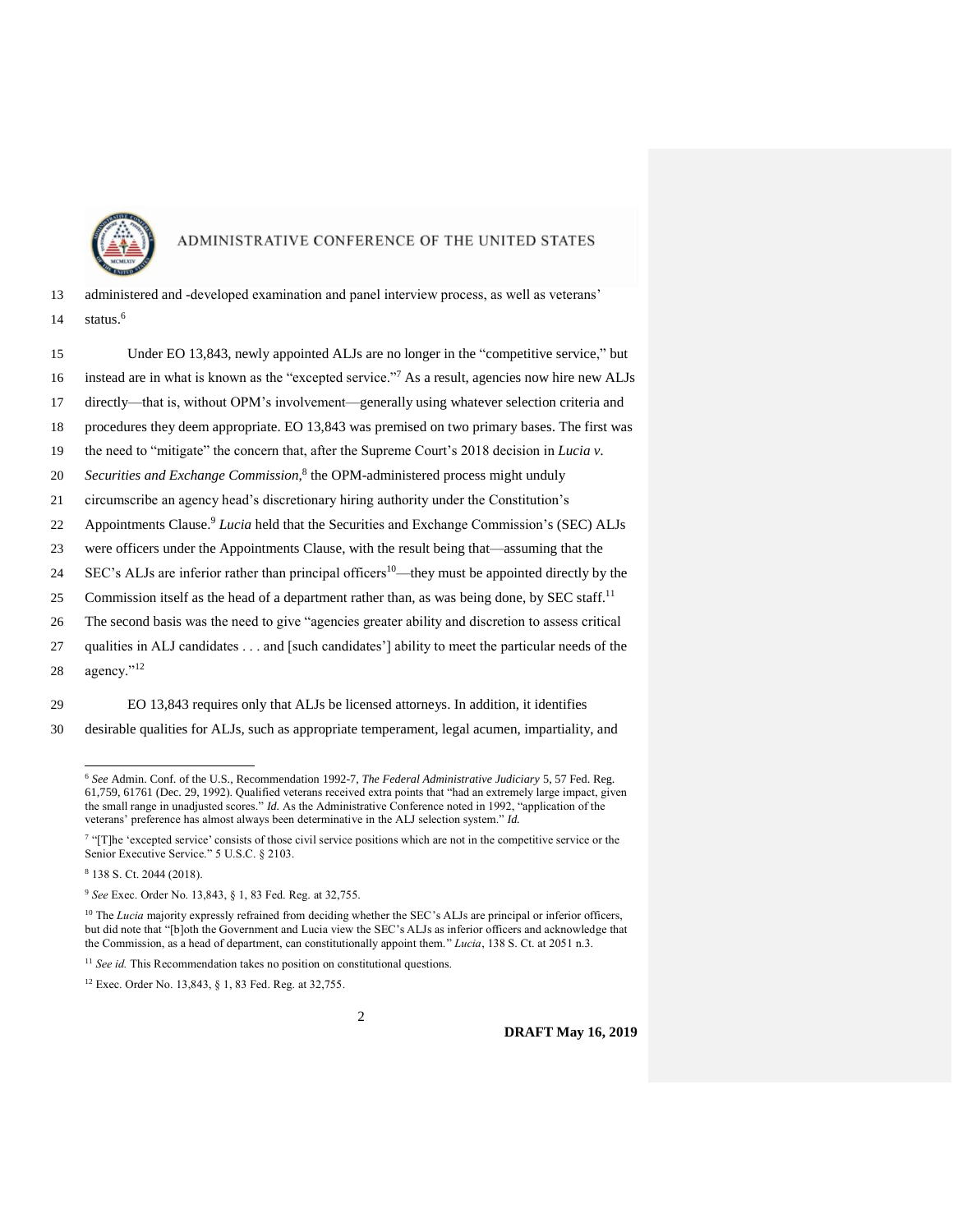

 $\overline{a}$ 

## ADMINISTRATIVE CONFERENCE OF THE UNITED STATES

 the ability to communicate their decisions, explicitly leaving it, however, to each agency to determine its own selection criteria. This Recommendation does not address the substantive hiring criteria that agencies should employ in selecting among ALJ candidates, though it does recommend that agencies publish the minimum qualifications and selection criteria for their ALJ positions. The selection criteria that an agency adopts might include, for example, litigation experience, experience as an adjudicator, experience in dispute resolution, experience with the subject-matter that comprises the agency's caseload, specialized technical skills, experience with case management systems, demonstrated legal research and legal writing skills, a dedicated work 39 ethic, and strong leadership and communications skills.<sup>13</sup> Each agency must decide not only which selection criteria will apply, but also which will be mandatory and which are only desirable or preferred. Of course, agencies must also ensure

- 42 compliance with generally applicable legal requirements, including those relating to equal
- 43 employment opportunity and veterans' preference.<sup>14</sup>

 Because the EO allows each agency to design its own selection procedures, each agency must now decide which of its officials will be involved in the selection process, how the process will be structured, how vacancies will be announced and otherwise communicated to potential applicants, and whether the agency will require writing samples or some other evaluation.

48 This Recommendation is built upon the view that there is no "one-size-fits-all" procedure 49 for appointing ALJs and is designed to assist agencies that are in the initial stages of thinking 50 through new procedures for appointing ALJs under the  $EO^{15}$  Each agency will have to construct a

<sup>13</sup> *See generally* Jack M. Beermann and Jennifer L. Mascott, Federal Agency ALJ Hiring After *Lucia* and Executive Order 13843 (May 29, 2019) (report to the Admin. Conf. of the U.S.), https://www.acus.gov/report/final-researchreport-federal-agency-alj-hiring-after-lucia-and-eo-13843. This report is based in part upon interviews with officials at a number of agencies, including those employing the vast majority of ALJs.

<sup>&</sup>lt;sup>14</sup> The Executive Order provides that "each agency shall follow the principle of veteran preference as far as administratively feasible." Exec. Order No. 13,843, § 3, 83 Fed. Reg. at 32,755.

<sup>&</sup>lt;sup>15</sup> Some agencies have already publicly disseminated guidance. *See, e.g.*, Secretary's Order 07-2018, Procedures for Appointments of Administrative Law Judges for the Department of Labor, 83 Fed. Reg. 44,307 (Aug. 30, 2018); U.S. DEP'T OF HEALTH & HUMAN SERV.'S, ADMINISTRATIVE LAW JUDGE APPOINTMENT PROCESS UNDER THE EXCEPTED SERVICE (Nov. 29, 2018), https://www.hhs.gov/sites/default/files/alj-appointment-process.pdf.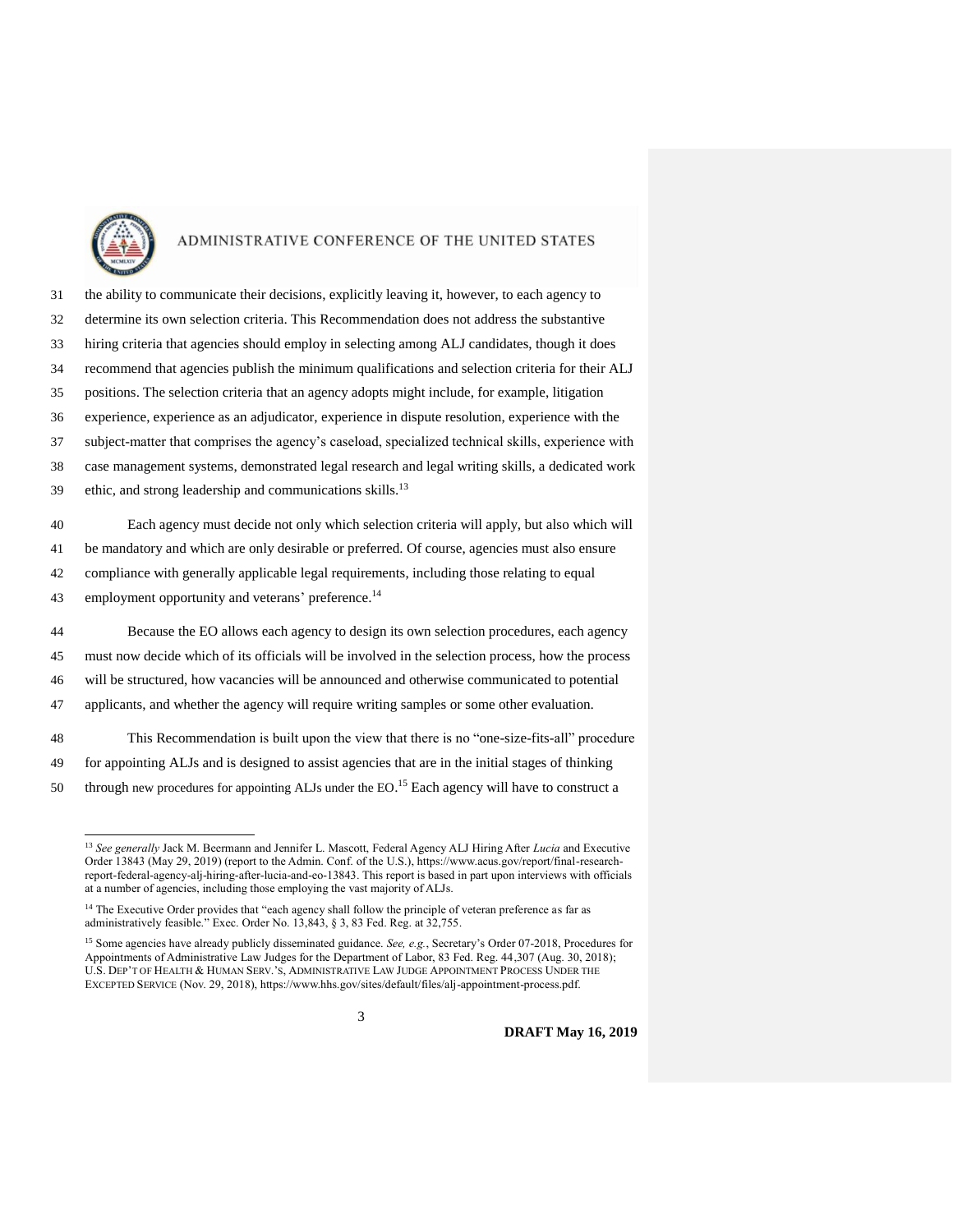

system that is best suited to its particular needs. Doing so will require consideration of, among

- other things, the nature of its proceedings, the size of the agency's caseload, and the substance of
- the relevant statutes and the procedural rules involved in an agency's proceedings.

#### **RECOMMENDATION**

| 54 |    | 1. To ensure the widest possible awareness of their Administrative Law Judge (ALJ)          |
|----|----|---------------------------------------------------------------------------------------------|
| 55 |    | vacancies and a broad pool of applicants, agencies should announce their ALJ vacancies      |
| 56 |    | on the Office of Personnel Management's website USAJOBS, their own websites, and/or         |
| 57 |    | other websites that might reach potential ALJ applicants. Agencies that desire or require   |
| 58 |    | subject-matter, adjudicative, or litigation experience should also reach out to lawyers who |
| 59 |    | practice in the field or those with prior experience as an adjudicator. Each agency should  |
| 60 |    | keep the application period open for a reasonable period of time to achieve an optimal      |
| 61 |    | pool of applicants.                                                                         |
| 62 | 2. | Agencies should formulate and publish minimum qualifications and selection criteria for     |
| 63 |    | ALJ hiring. Those qualifications and criteria should include the factors specified in       |
| 64 |    | Executive Order 13,843 and the qualifications the agency deems important for service as     |
| 65 |    | an ALJ in the particular agency. The notice should distinguish between mandatory and        |
| 66 |    | desirable criteria. When constructing guidelines and processes for the hiring of ALJs,      |
| 67 |    | agencies should be mindful of the importance of the appearance of impartiality and the      |
| 68 |    | independence and neutrality of ALJs.                                                        |
| 69 | 3. | Agencies should develop policies to review and assess ALJ applications. These policies      |
| 70 |    | might include the development of screening panels to select which applicants to             |
| 71 |    | interview, interview panels to select which applicants to recommend for appointment, or     |
| 72 |    | both kinds of panels. Such panels could include internal reviewers only or both internal    |
|    |    |                                                                                             |

- and external reviewers, and could include overlapping members among the two types of panels or could include entirely different members. These policies might include
- procedures to evaluate applicants' writing samples. Such writing samples could be
- submitted with the applicants' initial applications, as part of a second round of

**DRAFT May 16, 2019**